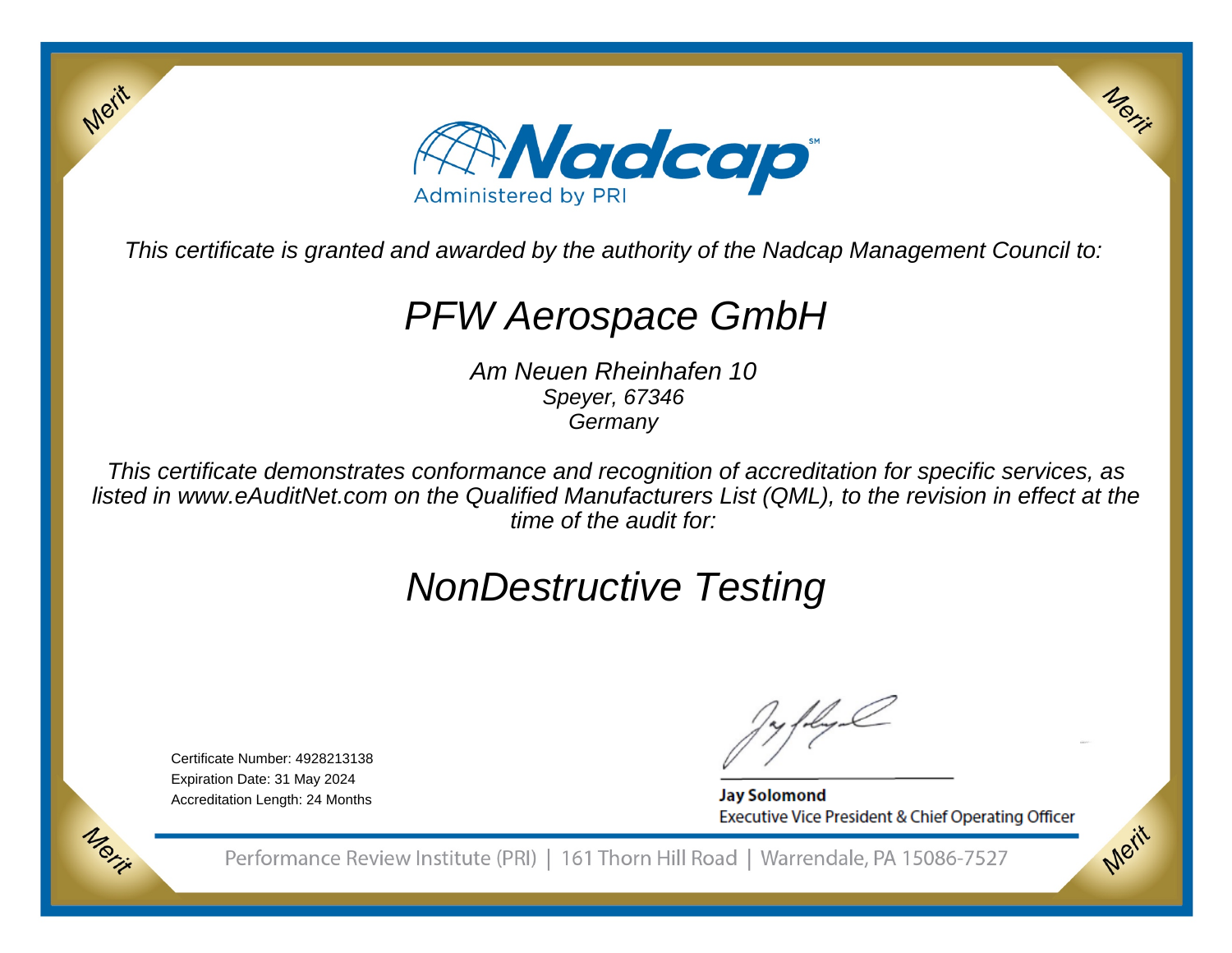

## **SCOPE OF ACCREDITATION**

### **NonDestructive Testing**

#### **PFW Aerospace GmbH** Am Neuen Rheinhafen 10 Speyer, 67346 Germany

This certificate expiration is updated based on periodic audits. The current expiration date and scope of accreditation are listed at: www.eAuditNet.com - Online QML (Qualified Manufacturer Listing).

In recognition of the successful completion of the PRI evaluation process, accreditation is granted to this facility to perform the following:

### **AC7000 - AUDIT CRITERIA FOR NADCAP ACCREDITATION**

## **AC7114 Rev P - Nadcap Audit Criteria for NonDestructive Testing (NDT) Auditees Accreditation Program (to be used on audits BEFORE 10-Jul-2022)**

**AC7114S Rev O - Nadcap Supplemental Audit Criteria for NonDestructive Testing (NDT) Auditees Accreditation Program (to be used on audits BEFORE 19-Jun-2022)**

S–U11 The Boeing Company S–U8 Airbus Commercial Aircraft

**AC7114/1 Rev N - Nadcap Audit Criteria for NonDestructive Testing Facility Penetrant Survey (to be used on/after 02 May 2021)**

**AC7114/1S Rev O - Nadcap Supplemental Audit Criteria for NonDestructive Testing Facility Penetrant Survey (to be used on audits on/AFTER 12-Dec-2021)**

S–U11 The Boeing Company

S–U8 Airbus Commercial Aircraft

## **AC7114/4 Rev N - Nadcap Audit Criteria for NonDestructive Testing Facility Film Radiography Survey (to be used on audits on/after 05-January-2020)**

**AC7114/4S Rev O - Nadcap Audit Criteria for NonDestructive Testing Facility Film Radiography Survey (to be used on/AFTER 12-Dec-2021)**

S–U11 The Boeing Company S–U8 Airbus Commercial Aircraft

**AC7114/10 Rev B - Nadcap Audit Criteria for NonDestructive Testing Facility Digital Radiography, Utilizing Digital Detector Array (DDA) & Computed Radiography (CR) Utilizing**